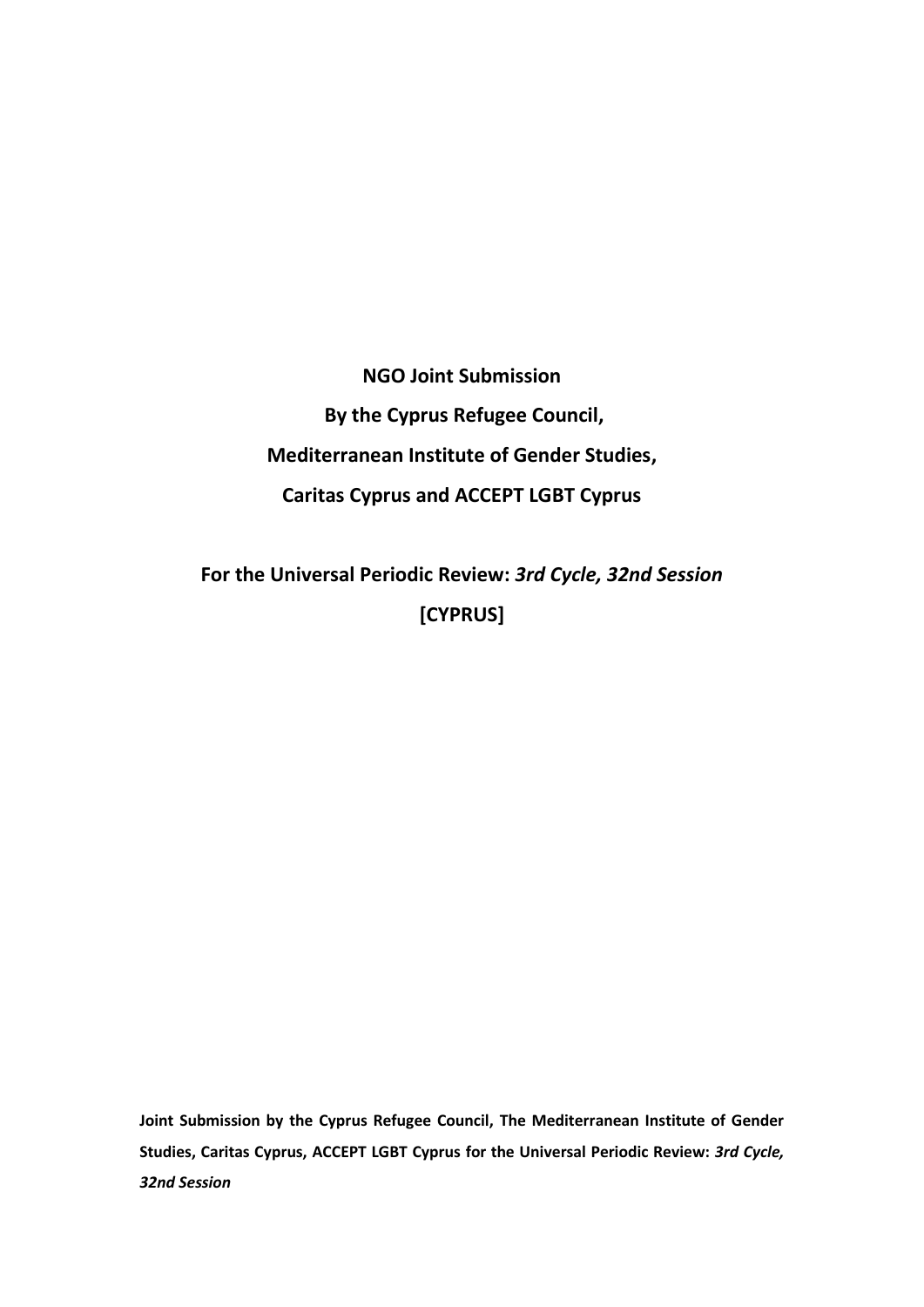# **[CYPRUS]**

#### **I. Background Information:**

Since the last  $2^{nd}$  cycle Review of the Republic of Cyprus, the submitting organizations have observed certain positive developments in the respective field. However a substantial number of issues and challenges still remain that require development or further strengthening, at the legislative and policy levels as well as in practice and implementation.

The present joint Submission has been drafted by a consortium of organizations that are active in Cyprus in the areas of asylum, migration, gender and LGBTI;

**Cyprus Refugee Council** – The Cyprus Refugee Council (CyRC) strives to safeguard, support and advocate for the rights of vulnerable groups in Cyprus, promoting their effective integration into the host society. Focusing on refugees, asylum seekers, detainees, trafficking victims and survivors of torture, CyRC works closely with the local society in order to provide quality services at the individual, community and policy level.

**The Mediterranean Institute of Gender Studies** (**MIGS**) - [The Mediterranean Institute of](http://www.medinstgenderstudies.org/welcome-to-migs/)  [Gender Studies \(MIGS\) is a non-profit organisation which promotes and contributes to](http://www.medinstgenderstudies.org/welcome-to-migs/)  [projects of social, political, and economic themes relating to gender with an emphasis on the](http://www.medinstgenderstudies.org/welcome-to-migs/)  [Mediterranean region.](http://www.medinstgenderstudies.org/welcome-to-migs/)

**Caritas Cyprus** – Caritas Cyprus works at the grassroots level, providing humanitarian support to those who need food, clothing, medical care and educational support. It works with migrants, asylum seekers and refugees, including through Migrant Centers in Nicosia and Larnaca and two Migrant Shelters—one for men and one for women and children.

**ACCEPT LGBT Cyprus** - NGO located in Nicosia, Cyprus that is fighting for the formation of a society based on respect for each individual and their diversity, free from discrimination and prejudice in particular as regards to their sexual orientation and gender identity.

**II. Overview of Issues**

**A. Asylum Procedures**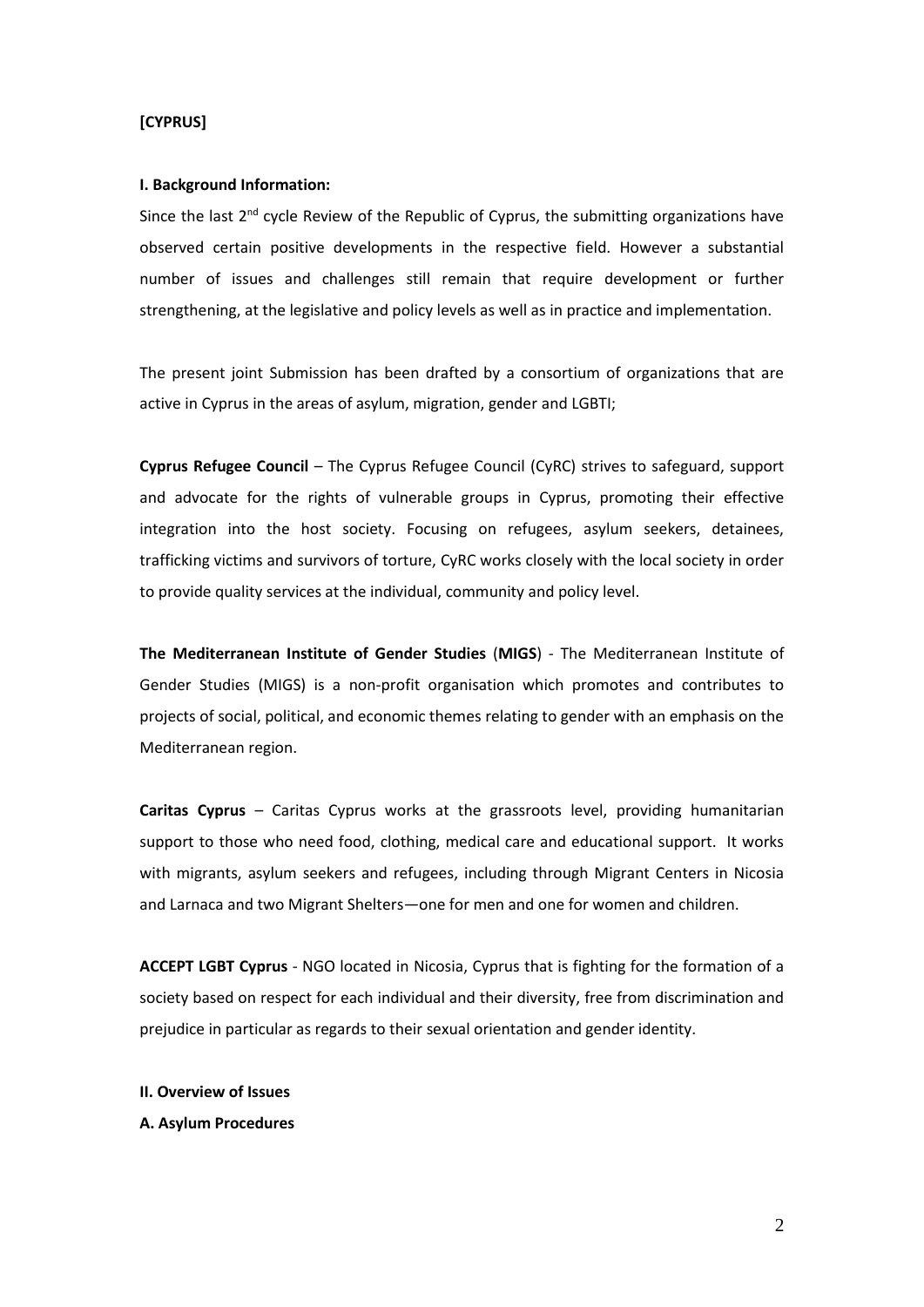A - 114.103. Ensure that asylum seekers have free legal aid throughout the asylum procedure (Djibouti);

#### **i. Inadequate information on asylum procedures;**

Information provided is extremely limited, often outdated or not available in languages that applicants comprehend.<sup>1</sup> Furthermore, negative asylum decisions do not include the reasons in detail and there is a lack of information on the procedures to submit an appeal and/or access legal aid.

# **ii. Lack of free legal assistance at first instance and ineffective access to legal aid and representation during the judicial examination**

There is no free legal support or representation at *first instance* examination of asylum applications.

Legal aid is offered by the state only at the judicial examination of the asylum application before the Administrative Court. The success rate of legal aid applications is extremely low as the application is subject to a "means and merits" test. The 'means' leg of the test is in most instances satisfied; whereas the 'merits' is rarely satisfied as during submission and examination of the application the detainee is obliged, without the assistance of a lawyer, to convince the judge that there is a possibility the Court may issue a positive decision on the asylum application. In this process, the state legal counsel representing the Republic acts as an opponent by submitting reasons why legal aid should not be provided, and this leads to an extremely unequal process. Evidence of the lack of access to legal aid in asylum applications is the extremely low number of such applications being granted since it has been introduced<sup>2</sup>.

## **iii. Unclear and delayed appeal procedures**

1

Although Cyprus has received support from the European Asylum Support Office in order to deal with the increasing backlog of cases, there is still large backlog of unprocessed asylum applications at both first instance and second instance. Regarding the Refugee Reviewing Authority, its operation was supposed to be terminated and the new Administrative Court established in September 2015 was supposed to take over the second intake examination of

<sup>1</sup> AIDA, the Asylum Information Database, Cyprus Country Report 2017, p 51

<sup>&</sup>lt;sup>2</sup> According to a search carried out on the Cylaw database, for 2010-2017, approximately 87 applications for legal aid submitted by asylum seekers were found, out of which 9 were granted. According to a search carried out on the Cylaw database for 2016, the first year of operations of the Administrative Court, 22 decisions were issued on legal aid applications to challenge the decision on the asylum application, out of which 2 were granted.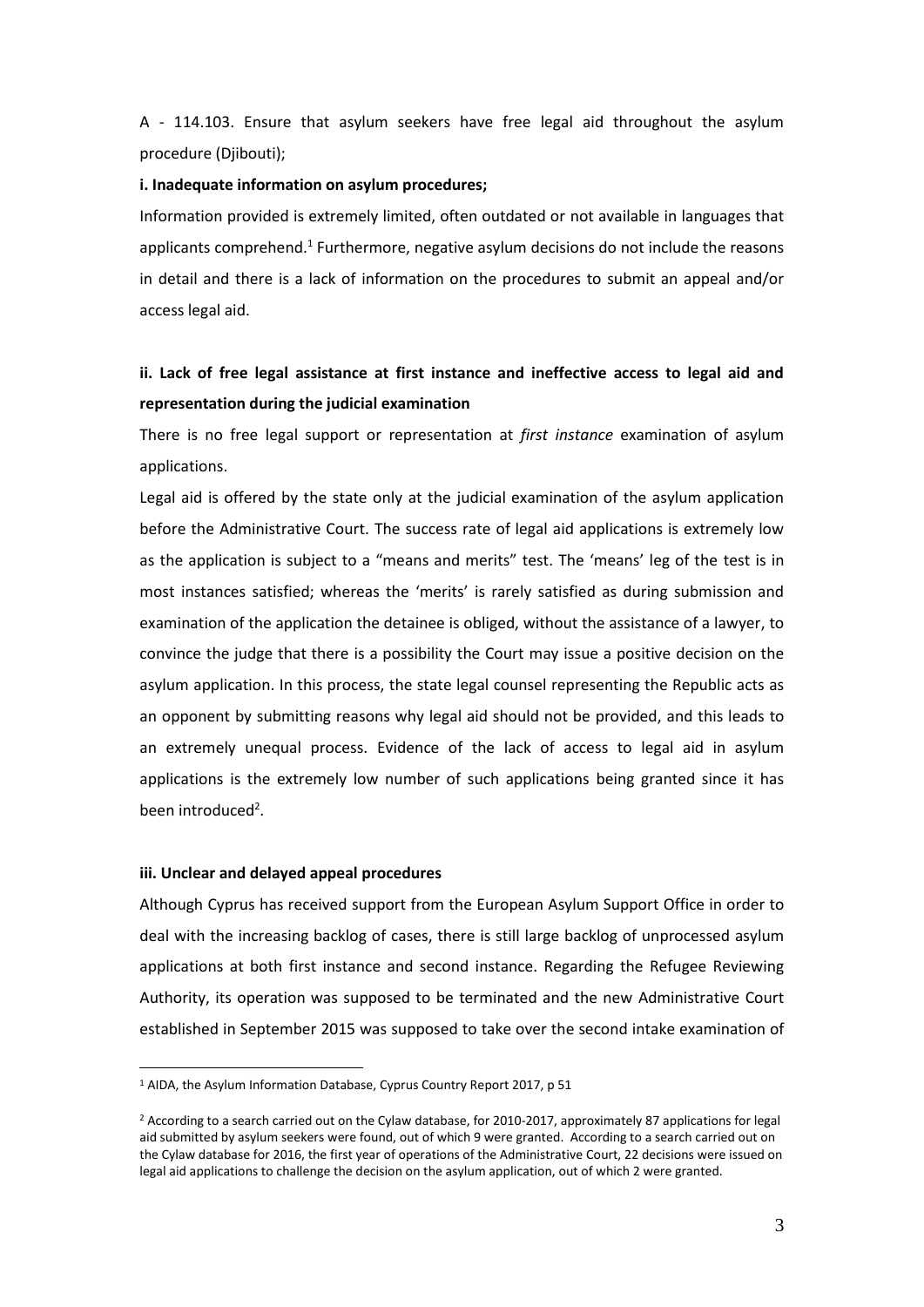asylum cases. Currently both continue to operate at an extremely slow pace and with unclear procedures.

## **iv. Inadequate legal representation for unaccompanied children at first instance**

Legal representation at first instance is carried out by the Social Welfare Services, yet the appointed officer does not have adequate knowledge or training on legal or asylum issues, rarely meets with the child before the interview and, even in cases where they do, often no information is provided on the purpose of the interview and possible consequences of it. It has been noted that the children are often taken to their interviews on the scheduled day, without prior notice. During the interview the representative is always present, but as they usually have no prior contact with the child and no knowledge about the specific case, they are not in a position to contribute in a substantial way. Regarding the Dublin procedure, there have been cases where the representative of the child did not inform the Asylum Service of the existence of relatives in other European countries, leading to the expiration of three month deadline to lodge a Dublin request.<sup>3</sup>

# **v. Lack of identification and assessment mechanisms to identify priority cases; inadequate procedural guarantees for vulnerable persons;**

The Refugee Law acknowledges the need to timely identify and address the special reception and procedural needs of vulnerable persons and introduce a basic framework of operation. However, further elaboration is required in order for an effective mechanism to be set up. In the absence of specific legislative or procedural guidelines, the identification and assessment of special reception and procedural needs take place fragmentally, while the assessment tools and approaches to be used are neither defined nor standardised. Relevant to that, there is no provision for training of the staff engaged in the identification and assessment procedure, and the role of Social Welfare and Health Services – being the most competent state authorities in relation to evaluating the needs of vulnerable persons – is rather confined. No monitoring mechanism of the overall procedure is foreseen which could contribute to the efficient and timely coordination among the involved agencies. Furthermore, although persons whose special reception needs and/or procedural needs are

1

<sup>3</sup> AIDA, the Asylum Information Database, Cyprus Country Report 2017, p 46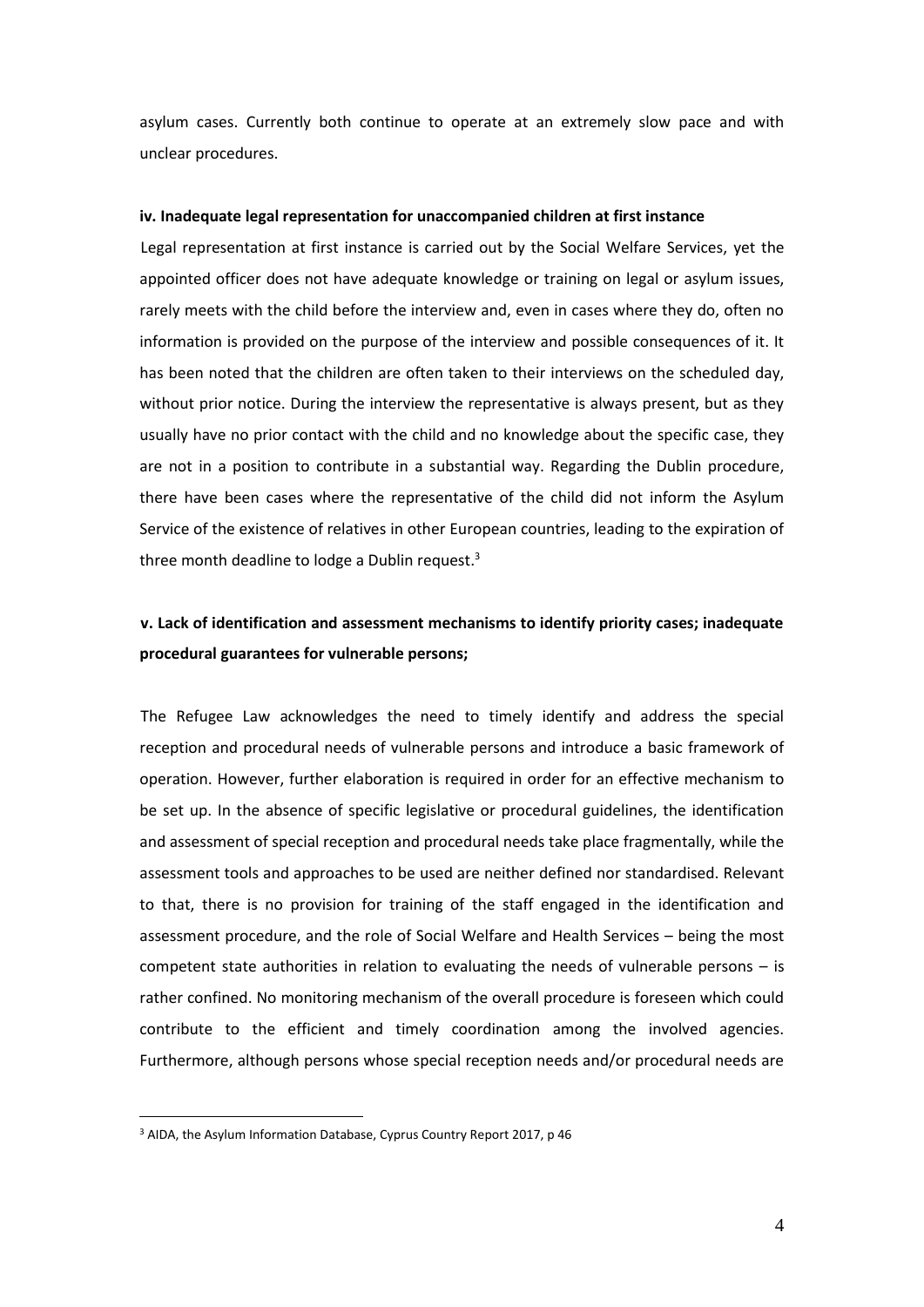identified and assessed, should receive appropriate support within a reasonable time frame, the exact level, type or kind of support is not specified in the law.

# **vi. Lack of formal and written policies, procedures and guidelines.**

There are no formal Standard Operating Procedures or screening methods to determine claims that may be prioritized or accelerated, and no method to identify specific procedural needs.

# **Recommendations:**

- Provide consistently up-to-date information on all aspects of the asylum procedure and ensure effective advice and counselling.
- Ensure access to free legal assistance at first instance and effective access to legal aid and representation during the judicial examination.
- Ensure timely examination of asylum applications and all instances.
- Create and implement an effective mechanism for the identification and assessment of vulnerable persons; define roles and content of special reception and procedural needs; build up capacity among staff engaging with vulnerable person at all stages of the procedure.
- Issue written policies, procedures and guidelines. Introduce an internal quality assessment mechanism on asylum decisions.

# **B. Immigration Detention**

A - 114.51. Continue its efforts to improve conditions of detention (Djibouti);

A - 114.53. Address concerns over migrant detention centre conditions, including guaranteeing the right to obtain speedy judicial review of the lawfulness of any detention and to be released if detention is determined unlawful (United States of America);

**i. Examination of asylum claims in detention:** At the end of 2017 the fast-track examination of asylum applications of persons in detention was terminated leading to an increase in the number of persons in detention, currently 91 detainees, whereas the average throughout 2017 was 40. The duration has increased from an average of 1.5 months to more than 3 months. Some detainees, including asylum seekers, are released whereas others are not. There are no indications on the criteria used to release or continue to detain.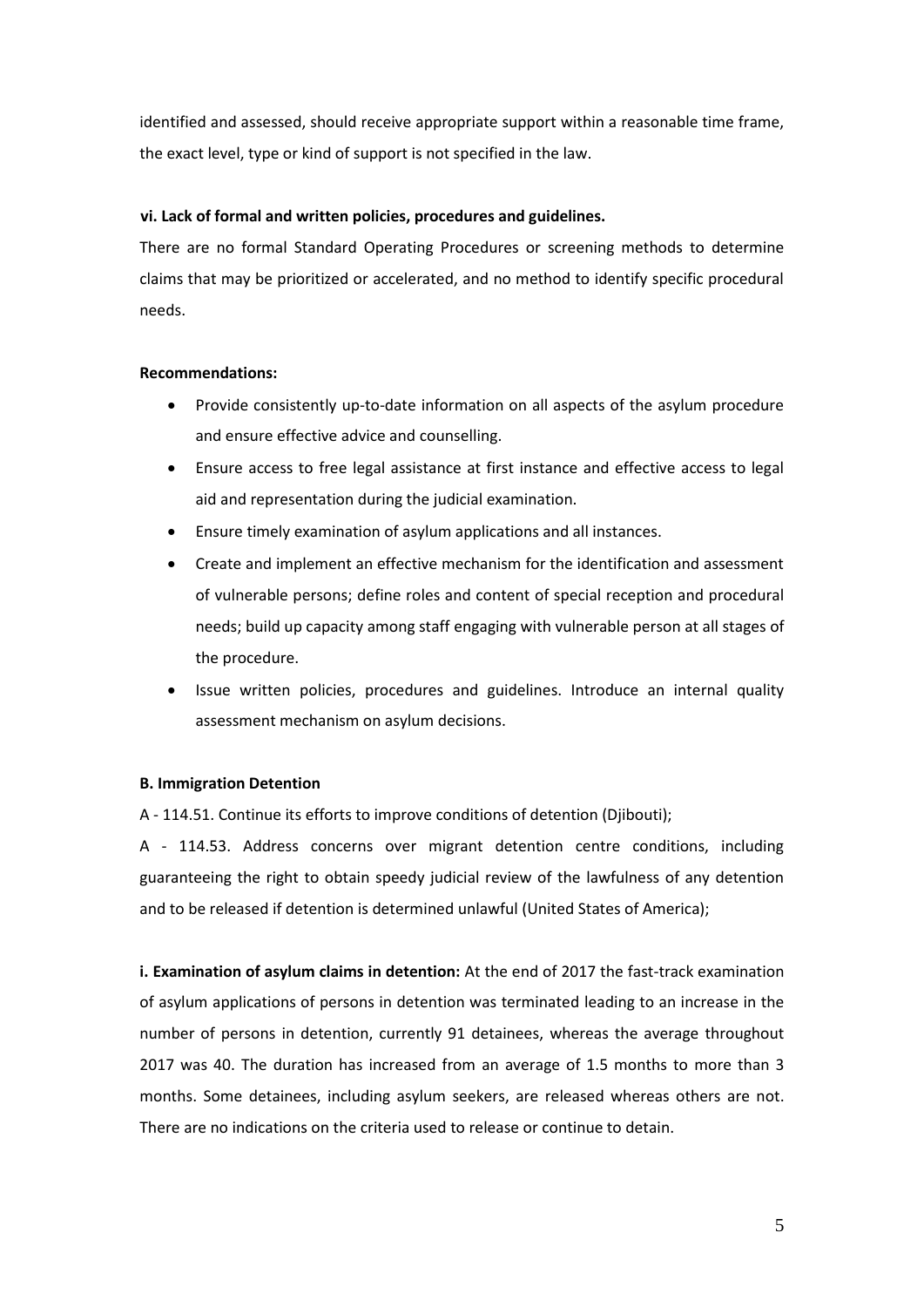**ii. Detention Center:** The main Detention Center for immigration detention is considered to have satisfactory conditions, however, the recent termination of the fast track examination of asylum claims of detainees, as well as the lack of alternatives to detention has led to an increase in the number of detainees in the Detention Center in Menoyia. This has led to the re-opening of a wing, as well as persons being detained in holding cells around the country, a practice which had ceased. Based on international standards the holding cells are not appropriate for long term stays.

#### **iii. Detention Orders**

All detention orders that have been reviewed include only the articles of the law based on which they are detained and in brief the remedies available. There is no justification on the individual reasons or facts, or on procedures to access the available remedies.

#### **iv. Legal Basis of Detention**

There is a lack of consistency in the legal basis upon which asylum seekers and migrants are detained and these include combinations of national law (articles 6&14 Aliens and Immigration Law) and the Returns Directive (18ΠΣΤ Aliens and Immigration Law), and at other times under the Refugee Law. The majority of persons, including asylum seekers, are detained under provisions of the law that are excluded from access to legal aid and do not carry a maximum time limit of detention, leading to indefinite detention.

# **v. Detention of Vulnerable Persons.**

Detention of vulnerable persons is not prohibited by law and survivors of torture, trafficked persons, LGBTI persons and persons with disabilities and other special needs are detained with no special safeguards in place. Indeed, due to the lack of an effective identification mechanism, lack of individual assessment and reluctance to implement alternatives to detention, vulnerable persons including asylum seekers are often identified in detention. Positively, children are not detained under any circumstances.

## **vi. Access to Legal Remedies & Legal Aid for Detainees**

Detainees have a right to submit a recourse before the Administrative Court against detention, or a Habeas Corpus before the Supreme Court, however in most cases they are not able to effectively exercise this remedy due to the lack of resources required to cover the expenses of this procedure (e.x. Court fees, lawyers' fees). The only option for free legal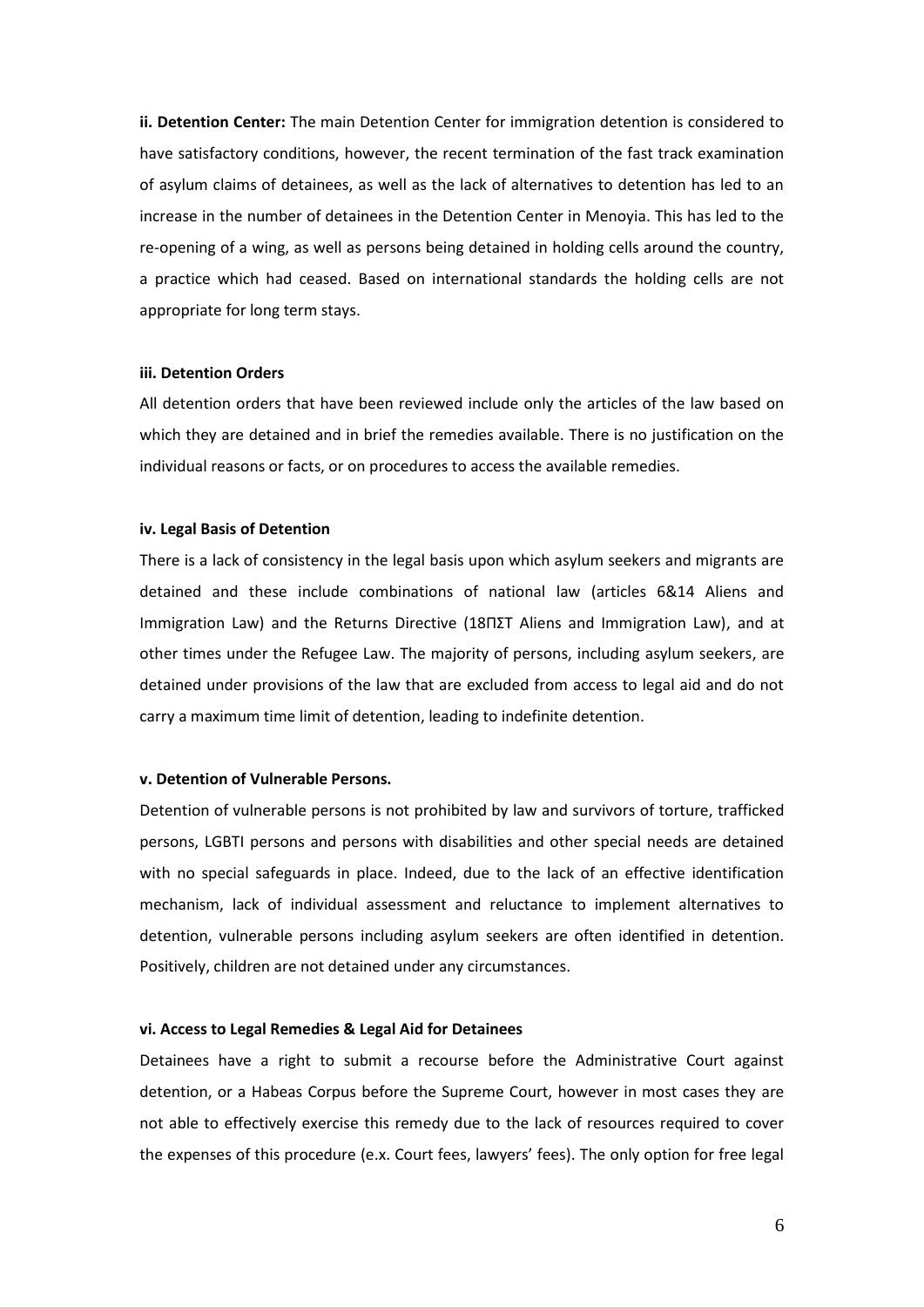assistance before judicial proceedings in Cyprus are the instances provided for under the Legal Aid Law. However, the majority of detainees are detained under provisions that are exempted from legal aid. Even detainees who are held under provisions that can apply for legal aid rarely attempt to access legal aid due to the lack of information and/or guidance.

NGOs are not permitted to appear before Court, therefore the assistance they may provide is limited to legal advice and not representation before the Court. In limited cases, NGOs may collaborate with lawyers in order to bring cases before the Court; however, the capacity and means to do so is extremely low.

**Effective access to legal aid**: The success rate of legal aid applications is extremely low as the application is subject to a "means and merits" test. The 'means' leg of the test is in most instances satisfied; whereas the 'merits' is rarely satisfied as during submission and examination of the application the detainee is obliged, without the assistance of a lawyer to convince the judge that there is a possibility the Court may issue a positive decision on the lawfulness of detention. In this process, the state legal counsel representing the Republic acts as an opponent and submits reasons why legal aid should not be provided, which leads to an extremely unequal process. Indicative of the lack of access to legal aid in order to challenge detention is the extremely low number of such applications being granted since it has been introduced<sup>4</sup>.

#### **vii. Alternatives to Detention**

1

The decision to detain is not based on an assessment of the individual circumstances or the risk of absconding, and the responsible authority issues and renews detention and deportation orders simultaneously, without considering less restrictive alternatives to immigration detention. This applies for all detainees, including asylum seekers whose case is still pending.

Although the Aliens and Immigration Law provides for alternatives to detention and states that detention is used as a last resort, and the Refugee Law includes a non-exhaustive list of recommended alternatives to detention, neither have been implemented. Furthermore, there are no guidelines or procedures in law or policy or practice to examine the necessity

<sup>4</sup> According to a search carried out on the Cylaw database, throughout 2017 only 2 applications for legal aid to challenge detention were submitted and none were accepted.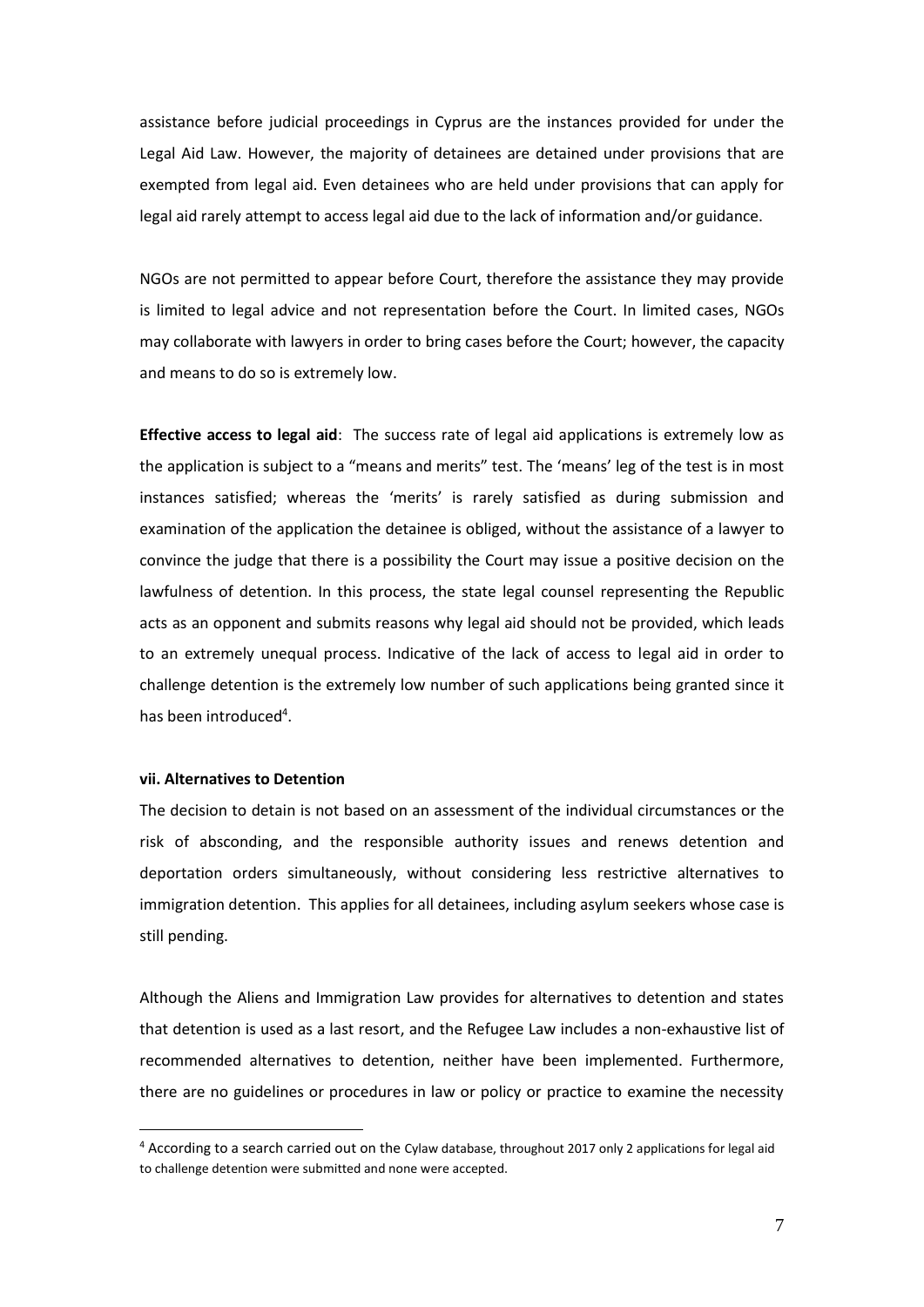and proportionality of detention in order to determine if detention is indeed the last resort. Due to this it is not clear how and if alternatives are implemented and, even though detention orders issued under the Refugee Law make reference to an individualised assessment, at the time of writing there are no cases were such assessment has been provided.

## **Recommendations**:

- Implement in practice and give priority to alternatives to detention and ensure detention is indeed used as last resort, for least time possible.
- Ensure all detainees have access to effective legal remedies and legal aid.
- Introduce effective screening and assessment procedures and cease the detention of vulnerable persons.
- Issue a written policy on the non-detention of all children to reflect the current practice.

## **C. Reception Conditions – Living Conditions for asylum seekers**

With reference to the following **2nd cycle UPR** recommendations

**114.101:** "Strengthen, in close cooperation with the relevant actors, the capacity to process, care for and house asylum seekers and irregular migrants in conformity with regional and international standards" (Mexico),

**114.104:** "Improve the mechanisms for the reception of refugees and asylum seekers, ensuring that they are offered psychological and legal assistance, help with languages as well as the opportunity to access employment which corresponds to their professional skills" (Spain).

# **i. Reception Center for asylum seekers**

The only state Reception Center in Cyprus is located in a remote area of the village of Kofinou, away from services and local amenities and with limited transport links. Its capacity was expanded from 80 to 400 persons in September 2014, however the services provided generally remain at the same level and have decreased in some areas. Plans made in 2015 to increase staffing levels and establish efficient management, in line with suggestions made by UNHCR and under the European Asylum Support Office's Special Support Plan, have not materialized. In addition, the increasingly deteriorating conditions at the centre have led to unusable and unsafe kitchens and bathrooms and an overflowing sewage system. Primary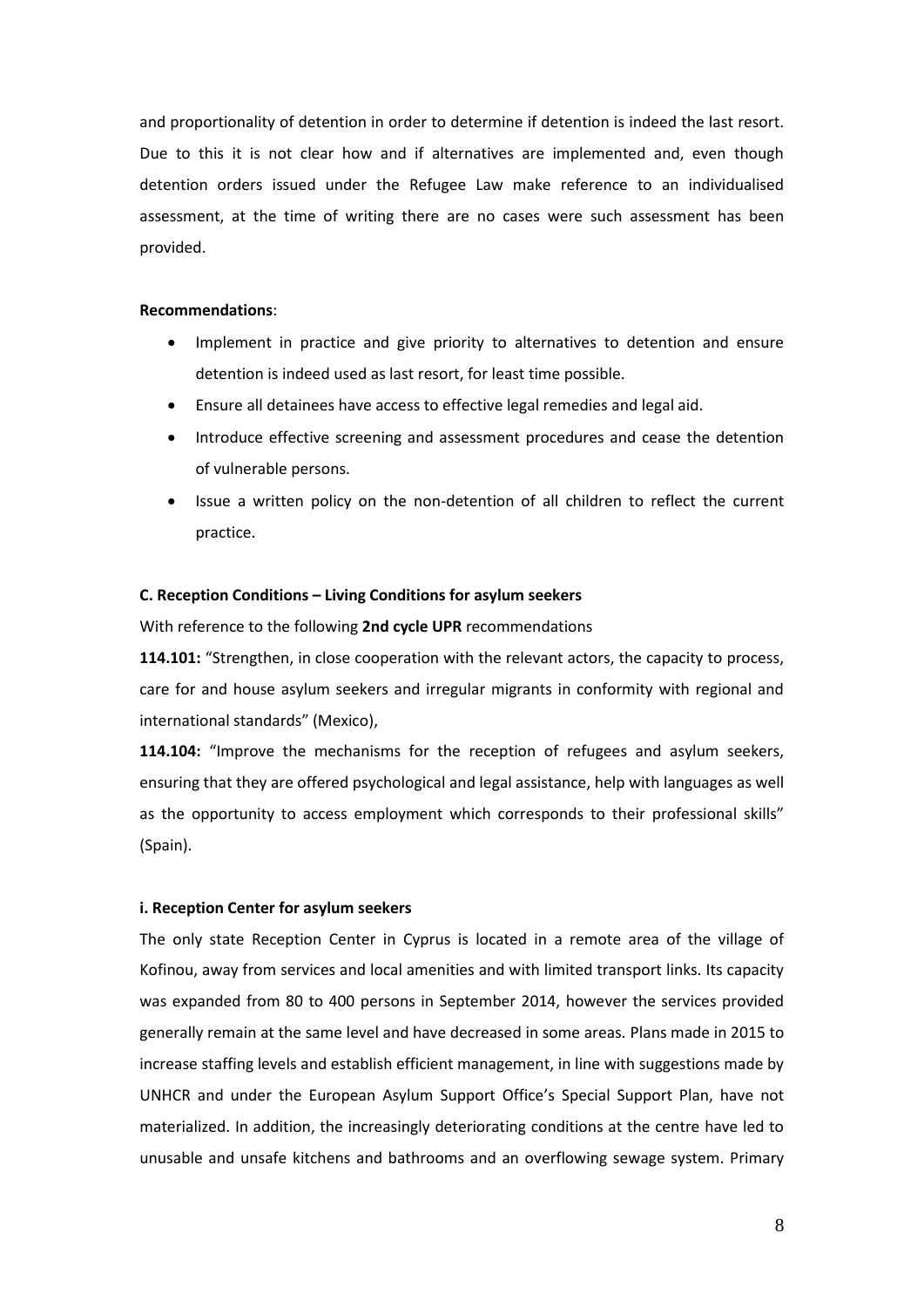applicants who are residents at Kofinou receive a monthly allowance of €40 and €10 for each dependent and residents are thus unable to meet basic needs, such as, access to sanitary/hygiene materials, clothing (especially for school-age children), and school materials, without assistance of donations. The location, layout and infrastructure of Kofinou Reception Centre is not conducive to effectively protecting vulnerable persons with specific needs and this places residents at an increased risk of sexual and gender based violence. The limited social services and psychosocial counselling have impeded the transition of the residents to the community, including upon the grant of protection status.

Following a recent policy change by the Asylum Service, the Kofinou Reception Centre for asylum seekers is no longer accepting single male asylum-seekers. With the Kofinou Centre presently hosting only 265 persons and another 130 unaccompanied asylum-seeking children housed at the four special shelters in Nicosia, Larnaca and Limassol, the vast majority of asylum-seekers (app 4000) live in the community.

# **ii. Living conditions of asylum-seekers.**

Asylum seekers face extremely difficult living conditions, which is due to the very restrictive employment policy preventing asylum-seekers from becoming self-reliant, and remains unchanged despite the longer waiting period for receiving an asylum decision. Moreover, the material reception conditions are not adequate to ensure a dignified standard of living to protect their physical and mental health, especially given the increasing rent prices. This also affects transition to the community from both the Kofinou Reception Centre and the children's shelters.

**iii. Access to Employment**: Asylum-seekers can only work after a six-month waiting period from the lodging of their asylum application and only in certain unskilled jobs, mainly agriculture and farming, regardless of their academic qualifications or professional experience. This type of employment is typically at the lower end of the pay scale and often requires constant separation from family members as it is usually in remote areas. As a consequence, many asylum-seekers, including highly qualified individuals, find themselves unemployed for many years leading to frustration, demoralization, and a compromised ability to integrate in the long term. There are also serious problems with the job referral system. Asylum seekers cannot refuse a job offered by the Labour Office without a risk of being considered willingly unemployed and having their benefits terminated, even if the job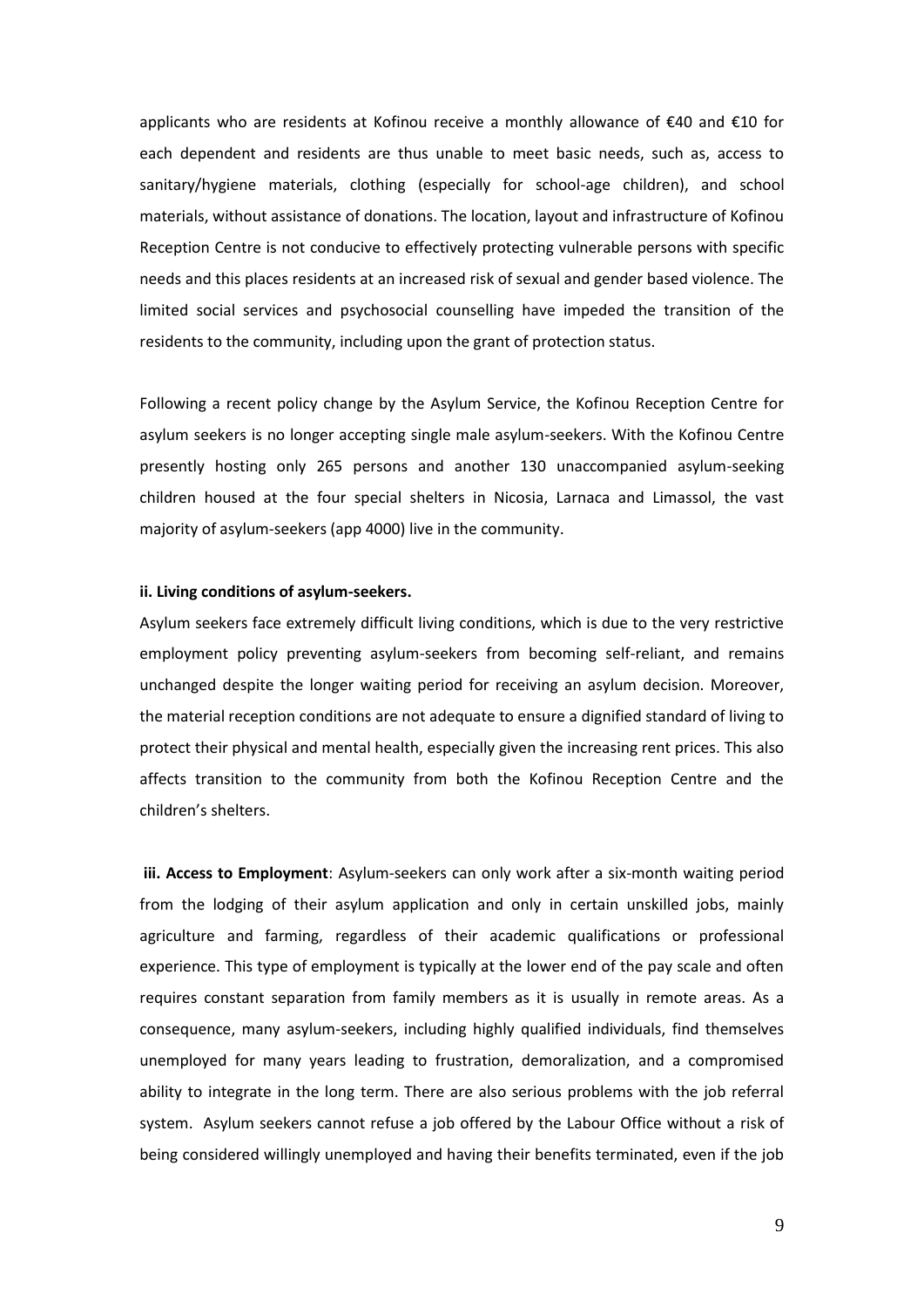is inadequate or inappropriate or if the pay is below national minimum rates. While the national minimum wage is over €800 per month, asylum seekers are sent to jobs with pay as low as €200 per month. In cases where employers do not pay at all, there is no procedure to force compliance with basic labor practices.

## **iv. Social Assistance for Asylum seekers**

Level of social assistance asylum-seekers receive from the state: Asylum-seekers are excluded from the national Guaranteed Minimum Income scheme and are instead provided with a special 'material reception assistance'. The assistance is provided by means of vouchers and a small cash allowance to be used for utilities and other expenses. A very small rent allowance is paid directly to the landlords after a signed contract has been submitted to (and acknowledged by) Social Welfare. The level of assistance provided is less than half of that which nationals receive under the Guaranteed Minimum Income. It is in fact below the national risk-of-poverty threshold and does not meet the minimum standards of the EU Reception Conditions Directive.

There are significant problems with the present voucher system. The vouchers can be used only in a few designated small shops in each town, where a number of essential items are not available. Prices in these shops are apparently much higher than the larger supermarkets. Furthermore, asylum-seekers receive their vouchers with significant delays, often only a few days before their expiry. Asylum-seekers also need to make numerous visits to the welfare services office, often on foot, to receive their vouchers. Every month there is a number of asylum seekers who do not receive vouchers at all. In such cases, there is no compensation even when the Social Welfare office is found to be at fault. Finally, there are particular societal sensitivities to shopping with vouchers that leads to the stigmatization of asylum-seekers, subjecting them to further prejudice and discrimination.

The small cash allowance is given to asylum seekers in cheques. Often asylum seekers cannot open bank accounts. As a result, they can neither deposit nor case these cheques. Currently, there is only one shop in the whole of Cyprus that will exchange these government cheques for cash. Asylum seekers from all over the country travel to the shop every month to be able to cash their cheques.

Further, cheques can be delayed by 2-3 months. Some months they do not arrive at all. The system of payment of cheques is untraceable (it is impossible to identify which cheque for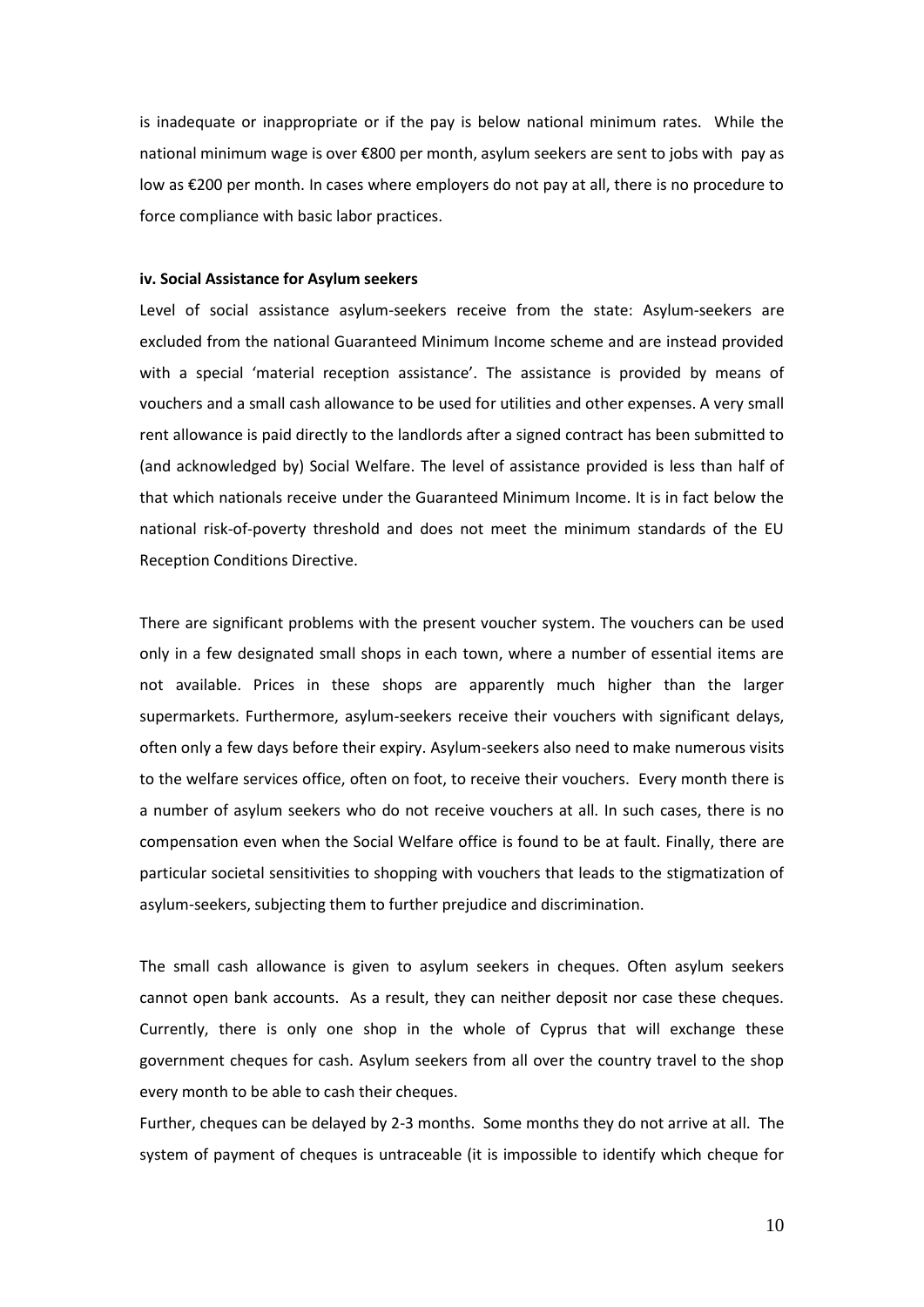which month was not received). As a result itis impossible to claim compensation when payments are missed.

## **v. Housing**

The amount that asylum-seekers receive for rent is incredibly low for the current market prices. The rental allowance ranges from  $\epsilon$ 50 in the case of shared accommodation to a maximum of €200 irrespective of the size of a family. The inadequacy of the allowance forces asylum-seekers, including families with young children, to find shelter in unsuitable premises, often without electricity and water and thereby exposing themselves to serious health risks. Moreover, the woefully inadequate rental allowance, including the irregularity with which it is paid, has led to a growing problem of homelessness.

Irregularity of rent payments and delays lead to evictions of those who manage to secure accommodation in the first place.

## **vi. Asylum seekers with special needs**

There is no formal procedure in place to identify and assess the specific reception needs of asylum-seekers. The authorities do not afford any special needs benefits to vulnerable asylum seekers, including disabled persons and they do not have access to disability schemes, which were extended to persons under international protection in March 2017.

## **Recommendations**:

- Ensure emergency accommodation to all asylum-seekers in need, who would otherwise be forced to live in substandard conditions or would be homeless. Existing EU funds can be utilized for subsidizing housing costs;
- Increase the level of subsistence assistance for asylum-seekers providing cash instead of vouchers - and to remove the cap on the assistance provided to families to ensure a dignified standard of living in accordance with Cyprus' international and EU legal obligations;
- Process applications for social assistance swiftly in order to prevent instances of destitution and homelessness;
- Reduce the period of prohibition of access to the labour market and expand the economic sectors where asylum-seekers are permitted to work so that they become self-sufficient and further contribute to the society and the economy; it is further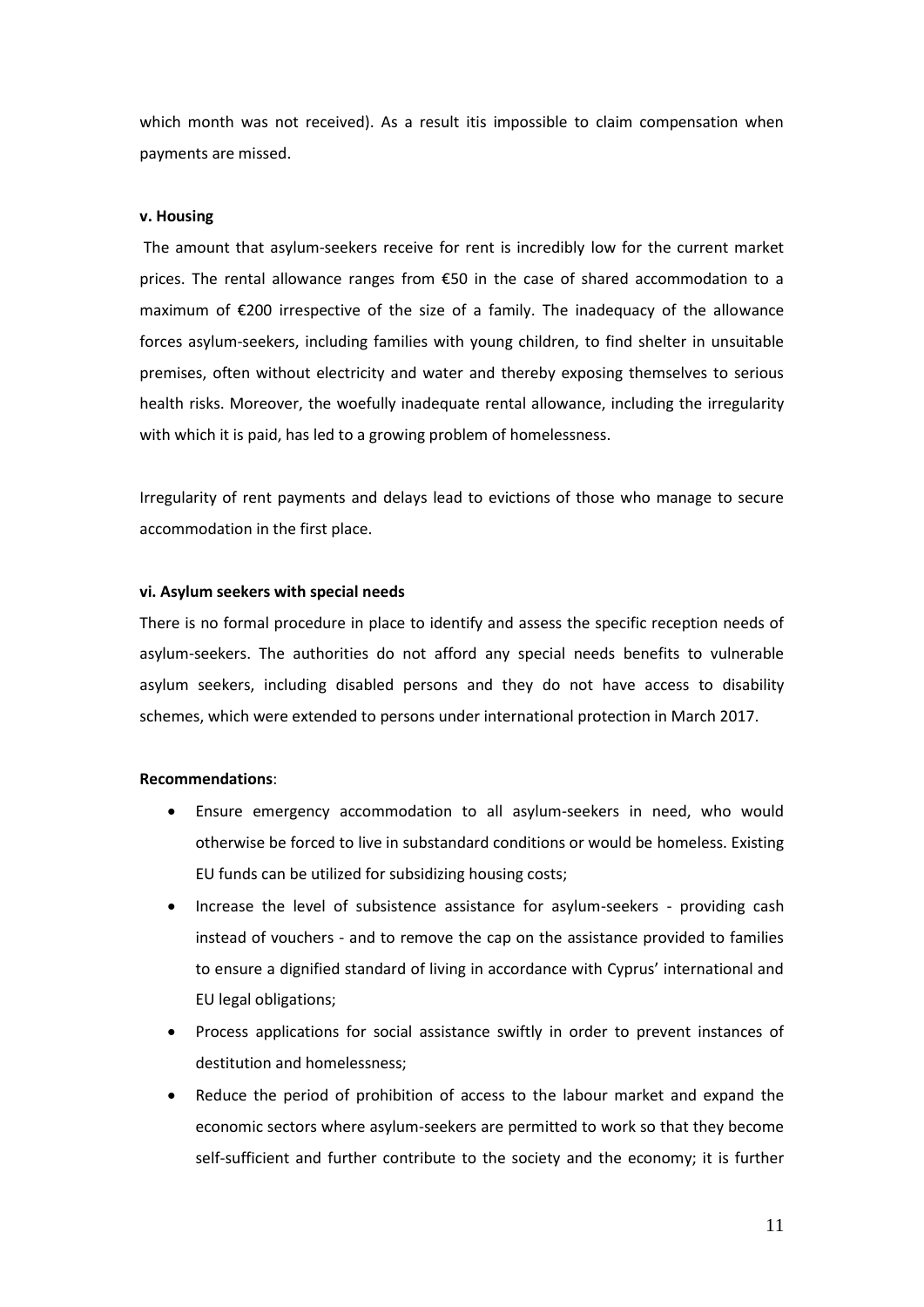recommended to subsidize the income of employed asylum-seekers on low wages in order to encourage access to the labour market;

- Put in place appropriate structures and procedures for the early and systematic identification of asylum-seekers with specific needs and to grant them access to tailored assistance, including special reception conditions and disability allowances;
- Institute transitional measures to assist unaccompanied children with independent living once they attain the age of majority.
- Ensure asylum seekers with special needs are promptly identified and their special needs addressed, and extend disability schemes to all persons with disabilities regardless of status.

### **D. Integration of Migrants and Persons under International Protection**

A - 114.44. Adopt legislative and practical measures towards ensuring equality and equal opportunity in the fields of employment, education, health care and housing for all ethnic groups (Uzbekistan);

N - 114.92. Make more accessible and transparent the procedures for granting of residence permits by clarifying the criteria for awarding status, giving reasons for refusal, and improving the information given to foreigners on the remedies available to them (France);

N - 114.94. Increase the measures aimed at eliminating corruption in the mechanisms for the processing of residence and work permits for citizens of non-European Union member States (Spain);

A - 114.104. Improve the mechanisms for the reception of refugees and asylum seekers, ensuring that they are offered psychological and legal assistance, help with languages as well as the opportunity to access employment which corresponds to their professional skills (Spain);

## **i. Integration**

Integration remains a serious challenge due to the lack of a national integration policy, as well as limited and ineffective programmes to facilitate integration. Fast track Greek language training, vocational training, recognition of previous studies and qualifications, affordable housing, access to long-term residence, supporting family reunification, and facilitated naturalization all require further strengthening and development. The concern and focus of the authorities have largely been to ensure the refugees' basic survival by either encouraging them to take up unskilled, low-paying jobs or providing access to the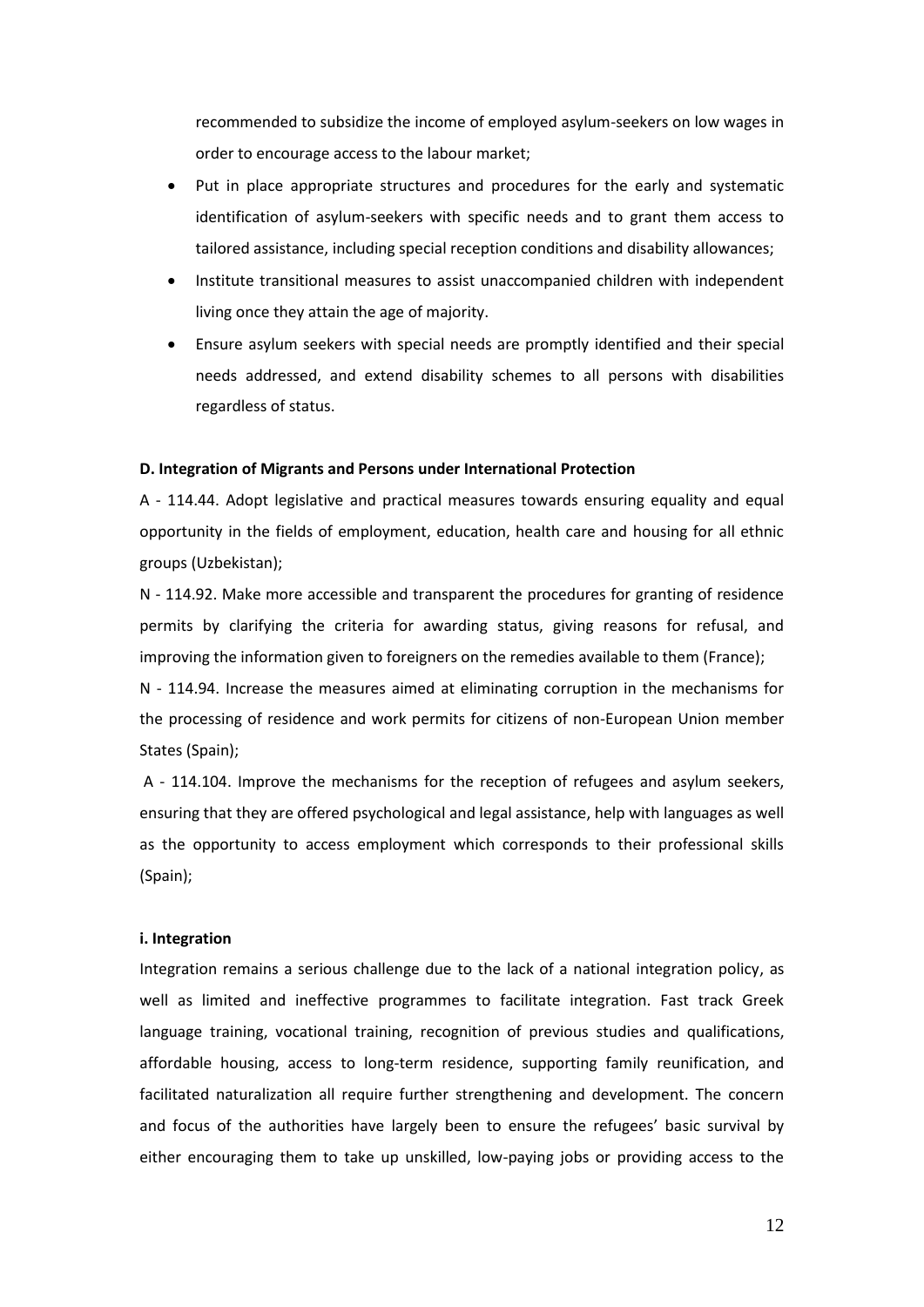national welfare system and health care. No visible efforts have been made to reduce their marginalization, encourage and support sustainable self-sufficiency, and to provide the structures and services necessary to facilitate effective integration.

## **ii. Family reunification**

As of 2014, the right to family reunification for beneficiaries of subsidiary protection was removed from the law and only in extremely rare and exceptional cases has such a request been granted on humanitarian grounds. The restriction is absolute regardless of the number of years in the country. As the majority of Syrian refugees receive subsidiary protection this has had a direct impact on them. Furthermore, in view of the obstacles for more permanent residency (naturalization and long-term residency) in most cases, they will never enjoy this right. This has resulted in many Syrian refugees attempting to bring their families through irregular routes including boat arrivals.

# **iii. Long-term residency**

The requirements for applying for long-term resident status for all eligible persons, including persons under international protection, refugee status and subsidiary protection, are stringent and the majority of persons are not able to meet these. This is evident from the low number of persons that apply and receive the status.

# **iv. Naturalization**

There has been an improvement in the numbers of persons receiving nationality in recent years however the naturalization policy remains largely discretionary and non-transparent.

# **Recommendations:**

- Extend the right to family reunification to persons with subsidiary protection;
- Adopt a national plan for integration and facilitate social and economic integration
- Introduce transparent criteria for naturalization and effective access to long term residency.

# **E. Statelessness**

With reference to the following **2nd cycle UPR** recommendations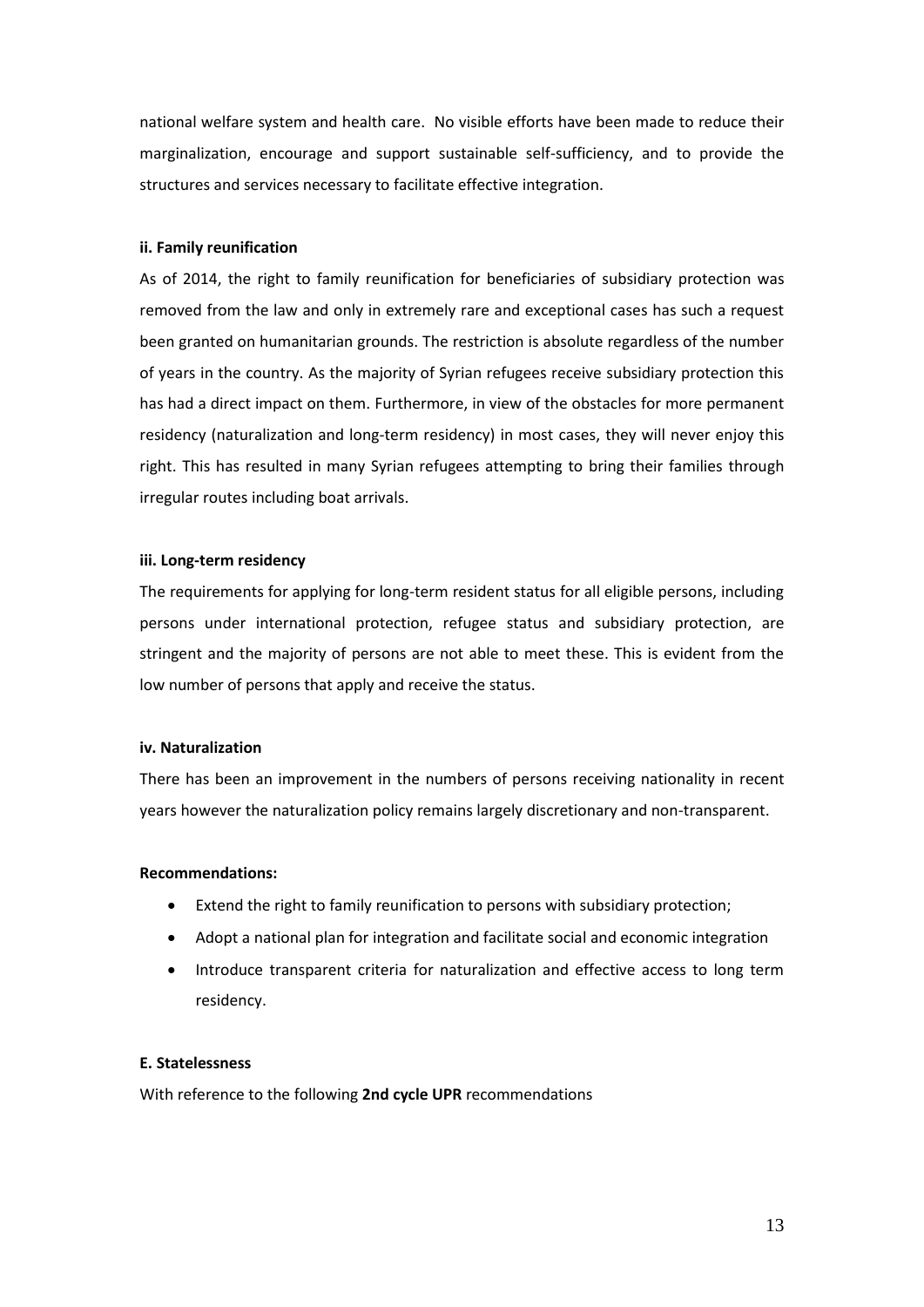**no. 114.7:** "Ratify the *International Convention on the Protection of the Rights of All Migrant Workers and Members of Their Families*, the *Convention relating to the Status of Stateless Persons* and the *Convention on the Reduction of Statelessness*" (Uruguay) **no. 114.12:** "Sign and ratify the *Convention on the Reduction of Statelessness*" (Hungary).

Cyprus has yet to ratify the conventions on statelessness. Furthermore, no policy or regulation is in place and there is no status determination procedure. The only option for regularization of stateless persons is through the asylum system where they may be granted refugee status. Nevertheless, there are disparities in the policies adopted with regards to granting refugee status to stateless persons so for instance, since 2014 Palestinian refugees ex Syria receive refugee status as stateless persons under article 1d of the 1951 Geneva Convention whereas Palestinians formerly residing in Gaza do not, nor do stateless Kurds formerly residing in Syria.

Moreover, due to the reluctance of Cyprus to grant nationality, many stateless persons will remain without nationality including children born and raised in the country and persons who have lived in the country for many years.

# **Recommendations:**

- Accede to the *1954 Convention relating to the Status of Stateless persons* and the *1961 Convention on the Reduction of Statelessness*;
- Ensure the right to nationality for children born to parents who are beneficiaries of international protection, asylum-seekers or stateless.

# **F. Independent Authorities**

With reference to the following **2nd cycle UPR** recommendations

A - 114.16. Facilitate the work and the function of the Ombudsman in accordance with the Paris Principles (Indonesia);

N - 114.17. Ensure the full independence of the Office of the Ombudsman so that it is fully compliant with the Paris Principles (Malaysia);

A - 114.18. Continue advancing the consolidation of its National Human Rights Institution in conformity with the Paris Principles (Venezuela (Bolivarian Republic of));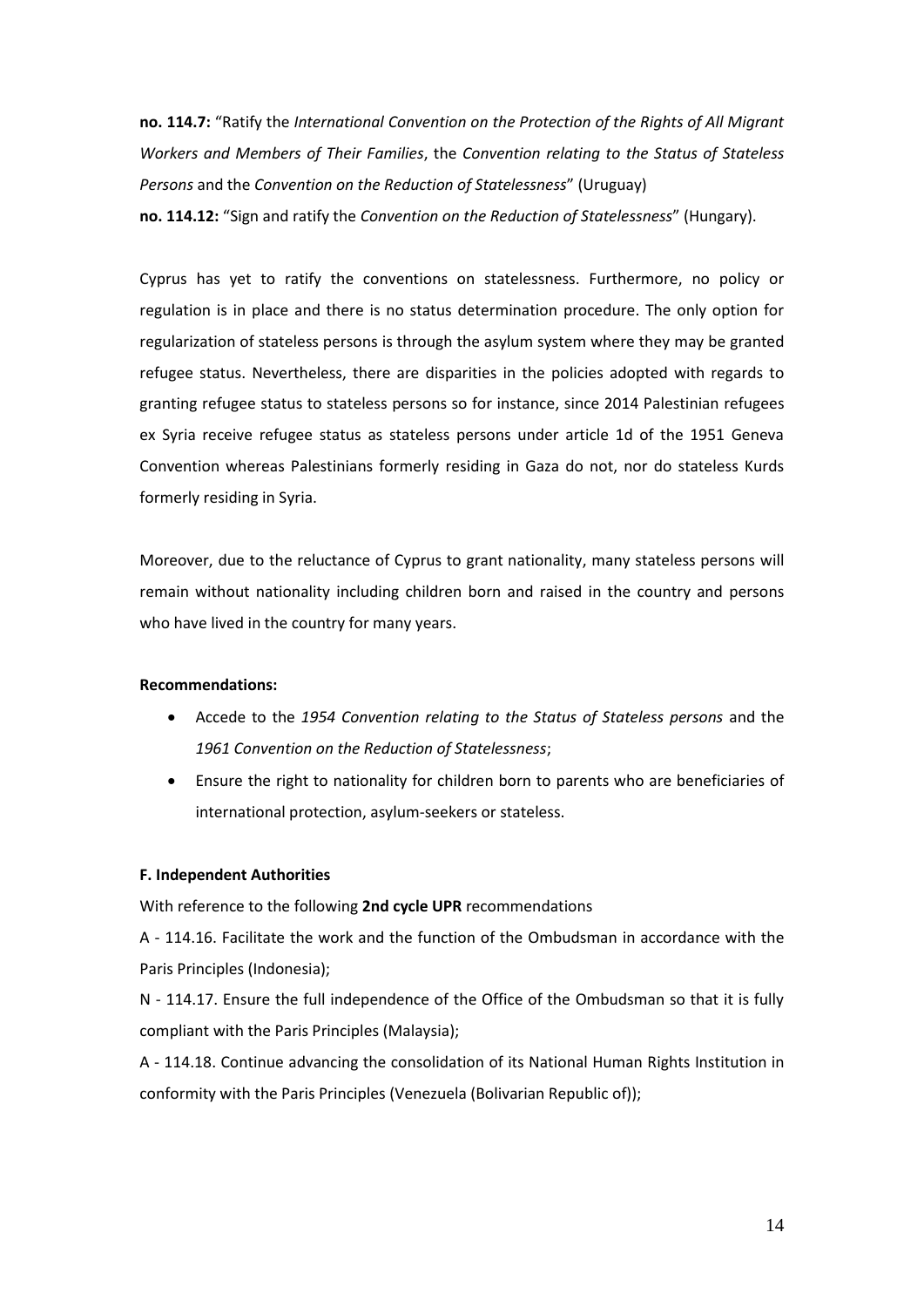A - 114.19. Study the measures it considers appropriate to enable the accreditation of the Ombudsman as National Institution of Human Rights, in accordance with the Paris Principles (Algeria);

A - 114.20. Complete the process of consolidation of the National Human Rights Institution and its accreditation to the International Coordinating Committee of National Human Rights Institutions (Mexico);

A - 114.21. Adopt measures aimed at strengthening the Independent National Authority for Human Rights in order for it to be fully compliant with the Paris Principles; in particular, providing it with adequate resources and more qualified staff so as to strengthen the National Preventive Mechanism against Torture and undertake information campaigns, especially among vulnerable groups (Uruguay);

Since the last Review, very limited action has been taken to address all the above recommendations, including the provision of adequate resources and more qualified staff which has limited the effectiveness of the Independent Authorities.

## **Recommendations:**

 Ensure the independent authorities are provided with adequate resources and support in order to carry out their mandate.

#### **G. Racial stereotyping, discrimination, hate speech and hate crimes**

A - 114.41. Implement measures to combat racial stereotyping and discriminatory attitudes against migrants, including through awareness-raising campaigns and by enforcement of legislation against racial discrimination in all fields of public life (Philippines);

A - 114.42. Strengthen efforts to protect the rights of migrants by combating racial stereotypes and discriminatory attitudes, including through awareness-raising campaigns and by enforcing legislation against racial discrimination in all areas of public life (Brazil);

A - 114.43. Adopt an integrated strategy for the elimination of discrimination on any basis, which deals in particular with racially-motivated attacks against foreigners, persons of African descent and human rights defenders (Colombia);

A - 114.45. Step up efforts to combat and sanction effectively all forms of discrimination and intolerance, as well as to take additional measures to provide a more adequate response and the required support to the educational needs of the minorities (Hungary);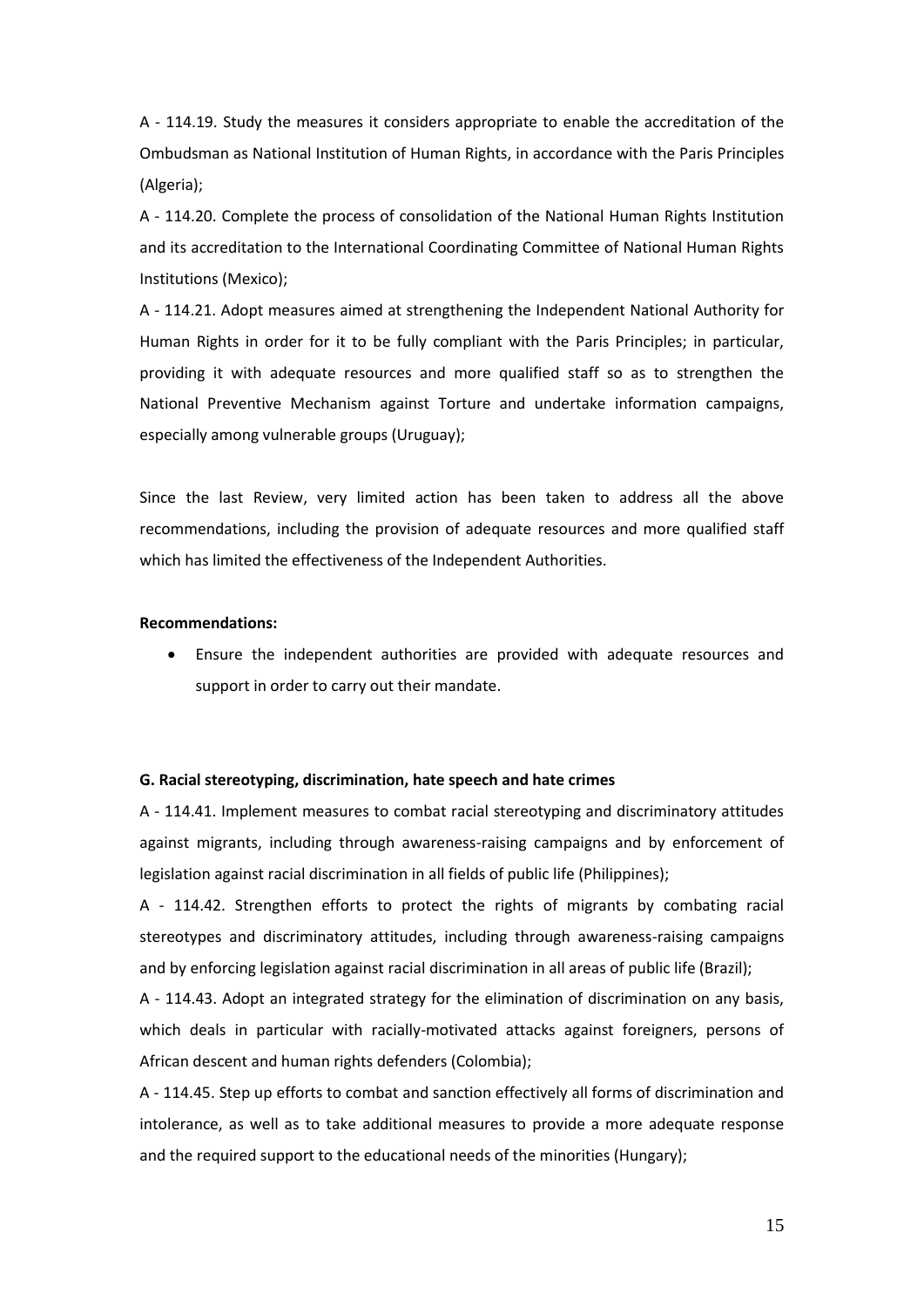Efforts have been made in recent years to tackle issues of racial stereotyping, discriminatory attitudes, hate speech and hate crimes though legislation as well as trainings. However, these issues are still strongly prevalent in all areas of public life and the majority of migrants and refugees face marginalization and discrimination on a daily basis, including when accessing public authorities.

## **Recommendations**:

- Adopt a comprehensive strategy and plan to combat issues of racial stereotyping, discriminatory attitudes, hate speech and hate crimes.
- Carry out systematic trainings as well as monitoring, especially in education and state authorities;
- Provide the Independent Authorities with adequate resources to carry out their mandate on such issues;
- Ensure enforcement of legislation related to hate speech law and hate crimes.

### **H. Undocumented Migrants**

N - 114.99. Take concrete measures to improve the access of irregular migrants to acceptable housing (Denmark);

N - 114.100. Adopt measures that will enable migrants and their children, including irregular migrants, to access social services other than public health care and school education (Philippines);

N - 114.92. Make more accessible and transparent the procedures for granting of residence permits by clarifying the criteria for awarding status, giving reasons for refusal, and improving the information given to foreigners on the remedies available to them (France);

i. There are a sufficient number of undocumented migrants, including children in the country, yet there is no official data or statistics.

ii. Undocumented children of irregular status enjoy full access to basic education; access to tertiary education is often limited due to socioeconomic obstacles.

iii. The Ministry of Health provides that there is access to public health care for all children; Nevertheless, in practice it is often not accessible to children of an irregular status as they will be turned away by the admissions staff at public hospitals as they will not have